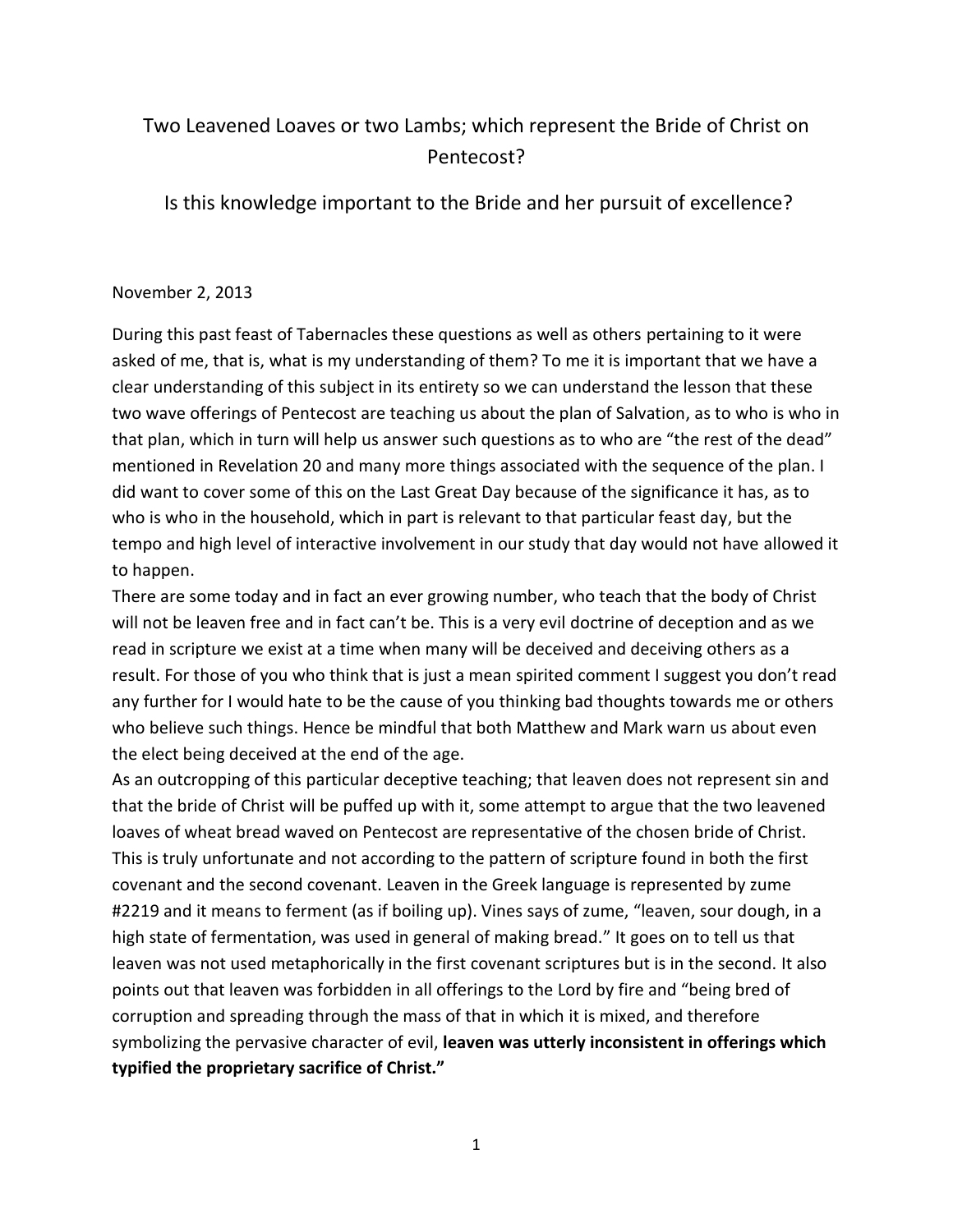(Did we get that? We will address that shortly. It is very, very, important to the subject at hand for we are to be "one" with Him, a healthy vital part of His body.)

Those are very accurate statements found in Vines Dictionary. Here we have some linguists understanding some simple facts of how scriptures depict leaven in both covenants.

Let's start with the simplicity of the first marriage covenant scriptures as to some of the facts established by God.

Leviticus 23:17; "You shall bring from your habitation two wave loaves of two-tenths. They shall be of fine flour (wheat, Exodus 34:22); they shall be baked with leaven. They are the firstfruits to the Lord/Yehovah."

Here we read why this particular feast also has the name of feast of Firstfruits. As we know it is also named feast of Weeks representing the fact that for 7 weeks or 49 days prior to it the first or early harvest of barley had been conducted started by Christ being accepted on our behalf as the first of the firstfruits of the barley or early harvest, and it is also called Pentecost which means 50. That of course is representing the count to it and follows the same theme as the 49 year count to the 50<sup>th</sup> year and thus a Jubilee. In this case it is not a physical jubilee to Israel but **a spiritual jubilee to the bride of Christ,** being set free to accept her inheritance in the family of Father God. These are all firmly established patterns of doctrine which God the Father has revealed to us through His spirit as we are being joined to our Savior/Husband, Jesus the Christ. So, these two leavened loaves of wheat not barley are commanded to be offered, waved, on this particular feast day for a reason. It is interesting to point out that they are not associated with any of the regular Levitical offerings commanded for this day. Those burnt offerings in fact have their own grain offerings and drink offerings. You will not find these two leavened loaves offered anywhere in scripture outside of this reference here in Leviticus 23. I think most of us understand it is forbidden to offer anything leavened in association with a blood offering. By that I simply mean an offering which starts with the shedding of blood. All burnt offerings fall under this category. We can read that in Exodus 34:25: "You shall not offer the blood of My sacrifice **with** leaven…"In fact that is extended to all offerings made by fire Leviticus 2:11 and 6:16. Lev 2:11 tells us that, "no grain offering which you bring to the Lord shall be made with leaven, for you shall burn no leaven nor any honey in any offering to the Lord made by fire." It is forbidden to offer leaven with a firstfruit grain offering. So why do we see here on Pentecost that a firstfruit of wheat offering is offered with leaven? Also keep in mind that firstfruits grain offerings are their own separate offering and not a thanksgiving peace offering. Leviticus 23 tells us these two loaves were wave offerings which were not to be burnt, or once again for that matter, associated with (a part of) an offering involving the shedding of blood. That is just one of the many simple reasons why it is an abomination to take the Passover using leavened bread as the symbol of Christ's sinless body. Jesus is the same yesterday (first covenant), today (second covenant), and tomorrow or forever (the kingdom). Thus it is simple to conclude that nothing leavened can be part of His body or His sacrifice. But we will not leave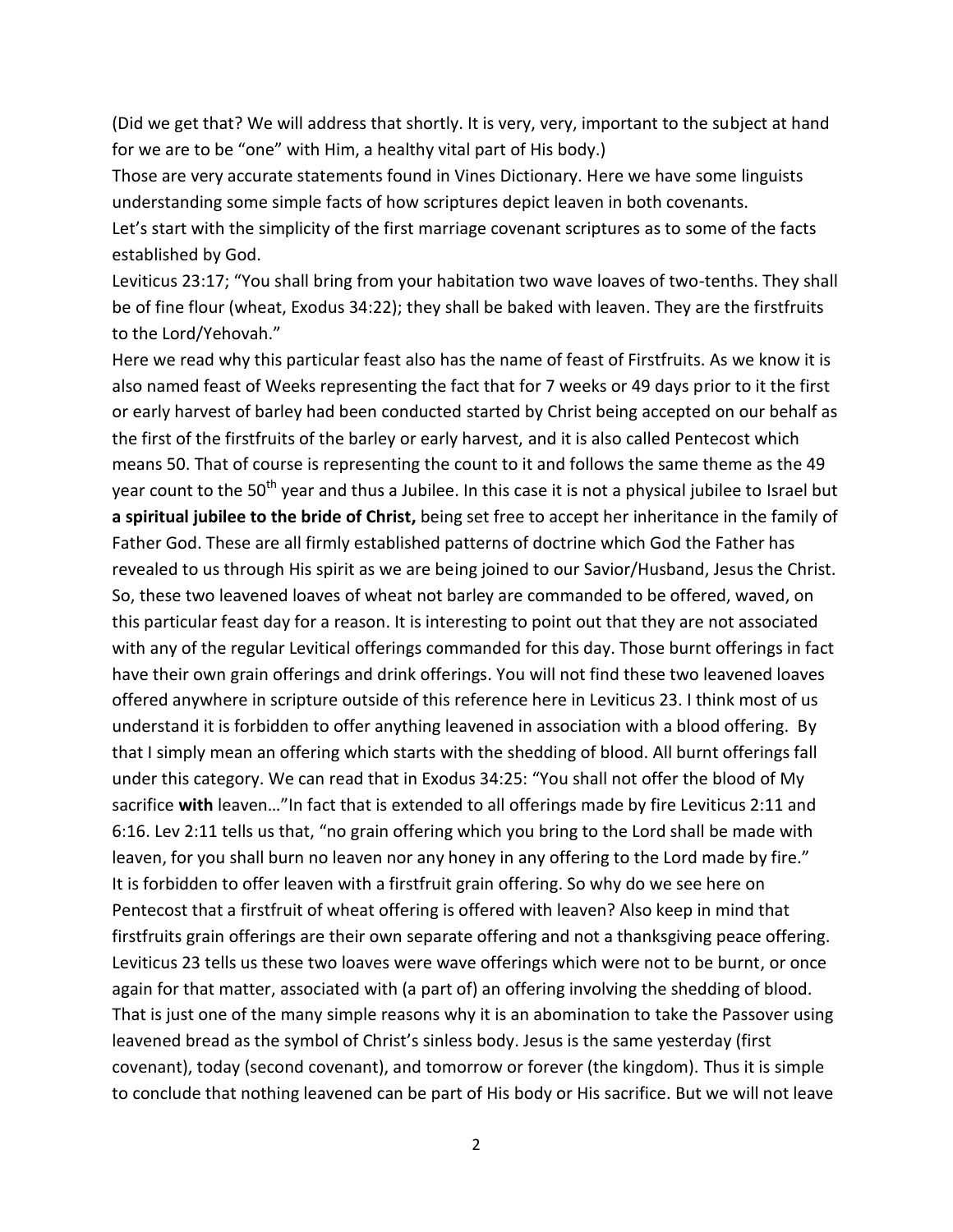it there by just stating the obvious. Why? Because satan's deceptive abilities and his use of guile can't be matched nor overcome by simply using the spirit in man. It takes that spirit combined with Gods spirit to do so.

These two leavened loaves of wheat bread are special to the Lord/Yehovah as we are going to see. But are they representative of the bride of Christ? No! If we were to read Numbers 26-31 we will not find them listed in the offerings the Levitical Priesthood was commanded to offer on Pentecost. Is that an error of omission for some reason? Certainly not, as we will come to see if in fact anyone does not understand it already. This special wave offering on this special feast day must bear some significance in the plan of Salvation if we believe such things are placed in sequence for a reason. Please be cognizant that the 2 lambs are special to Christ/Messiah (who is also our High Priest before the Father) because He finished their purifying, the cleansing, as their Husband only could and should. He does not have this relationship with those represented by the two leavened wheat loaves of bread. We will follow this through later.

We could go on in the first covenant scriptures as to the fact that the sacrifice of Christ is not to be taken with anything leavened but that should not be necessary, for the command in Exodus 34:25 is very clear. His body was leaven free. Do not confuse the fact that He bore the penalty for all sin as if He Himself had sin in Him. There are some who are deluded and deceived enough to teach such dumbed down nonsense. He bore the **penalty** of our sins we have committed and not the sin itself. So let's now turn to some very clear and concise scriptures from the second covenant to put an end to the false, leavened, puffed up teaching, that the bride of Christ, who is of His body, can be leavened and in fact will be by proclaiming and arguing the two leavened loaves waved on Pentecost represent His body in the form of the bride of Christ. We have read these scriptures time and time again. They should give us hope and assurance that even though we slip up, our Savior/Husband will finish what He has started in us. This is a promise given to us in Philippians 1:6 and elsewhere.

**Ephesians 5:22-32 is giving biblical insight as to a husband and a wife in their relationship and in particular to Christ and His bride as to being ONE!** Verse 30 teaches us; "For we are members of His body, of His flesh and of His bones." This is just as the first Adam and Eve were. He is the second Adam and the church, the bride, the second Eve. If His body is humble and sin free we are to be the same if we are to be a part of it. Impossible the leavened proponent would scream out. However Christ says in verse 25-27; "Husbands, love your wives, just as Christ also loved the church and gave Himself for it, that He might sanctify and cleanse it with the washing of water by the word, THAT HE MIGHT PRESENT IT TO HIMSELF (very important, lock this in your mind for when we get back to Lev. 23) a glorious church, not having spot or wrinkle or any such thing but that it should be holy and without blemish."

To be holy we are not to be defiled in any way, shape, or form. We are to be separate. Separate from what? 2 Corinthians 5:7, "Therefore purge (clean) out the old leaven, that you may be a new lump, since you are truly unleavened. For indeed Christ, our Passover, was sacrificed for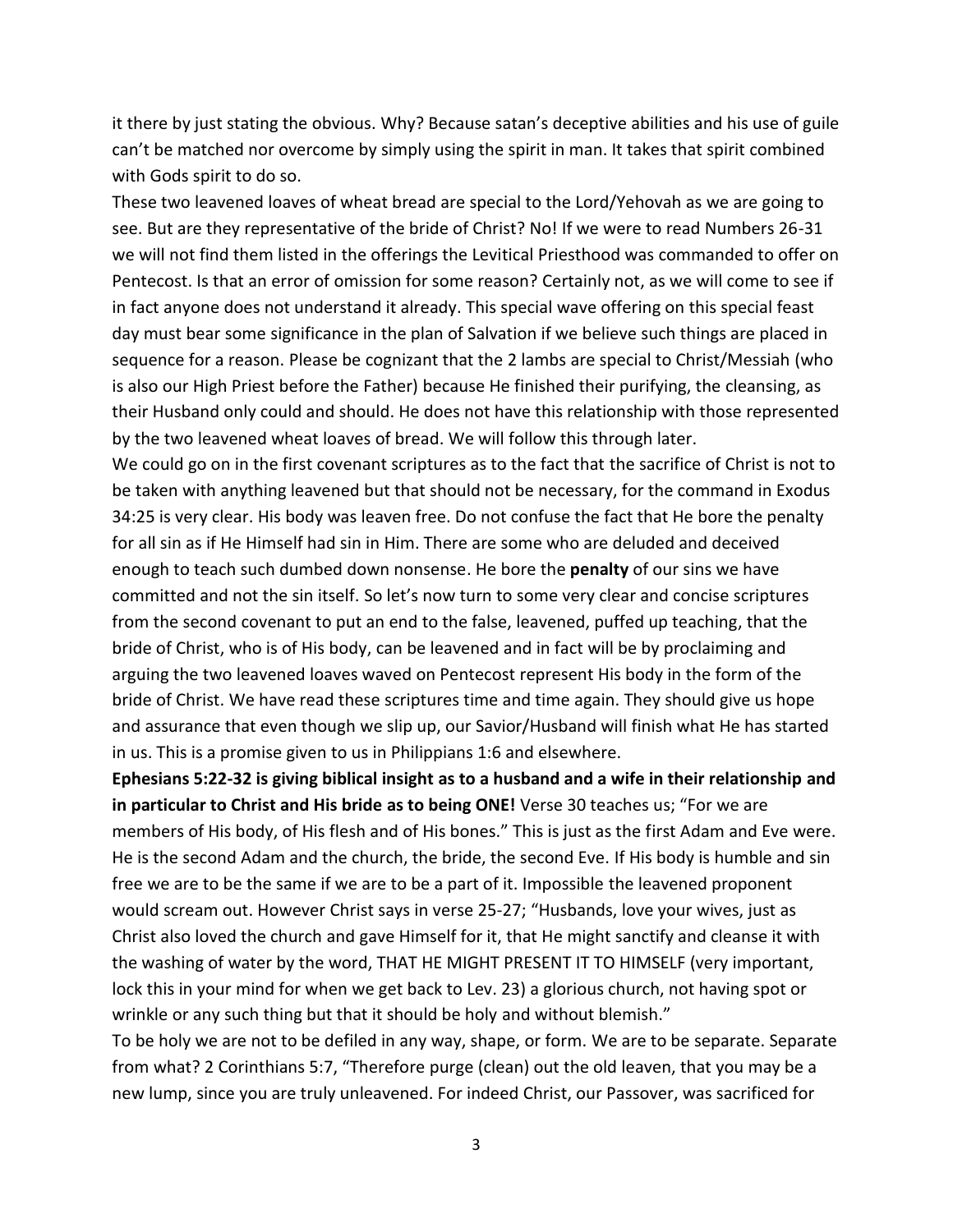us." That means no leaven based on the law of the sacrifices. He is the Passover sacrifice. If we are to be of His flesh and of His bones we will have no leaven in us for it would contaminate His holiness. How simple is that to comprehend. **He will make us leaven free. It is a promise from Him. But we must do our part. He will finish what the Father started in the second Eve in her walk to holiness as the bride of Christ. The apostle Paul tells us we are to be purging out the old leaven which we will discuss later. The fact remains that the apostles taught that we were to have no leaven in us. That is not a suggestion on their part, no more than a blood or burnt offering can't be offered with leaven on Gods part. Why is this important at this time in the plan of salvation?**

The spirit of God dwelling in us teaches us these things or better put, allows us to understand them for the things of God can't be easily understood unless we have the spirit of God dwelling in us as 1st Corinthians chapter two clearly and concisely teaches. In Ephesians 5 and in verse 32, Paul sums this understanding of the bride of Christ up as follows, "This is a great mystery, but I speak concerning Christ and the church." It should not be a mystery to us.

This brings to mind the resume of the bride of Christ found in Proverbs 31:10-31. In verse 29 we read, "Many daughters have done well, but you excel them all." Here we have two groups or categories mentioned as to those qualifying to be the bride. **One is persistently and constantly attempting to fulfill the requirements expected by Christ and the Father, and not allowing anyone to come between them in their one and one relationship.** They have excelled. The other who consists of the majority has continued in many of the attributes mentioned in the resume, but certainly not to the level or degree that the ones who excel have. But they have done a good job nonetheless. The recognition of "Many are called but few chosen" comes to mind here as it should for in Matthew 22 we know the context is to the wedding of our Savior/Husband, Jesus the Christ.

So who does this firstfruit wave offering represent on Pentecost if not the bride of Christ chosen from both covenant times? In answering this question we shouldn't confuse these leavened loaves of wheat with the early harvest of barley which is started on wavesheaf day which falls during the days of Unleavened Bread. We have two very distinct harvests here even though both are grain. One ends as the other begins. Remember sequencing is important to God in His method of instructing us. One is of barley and the other of wheat. The early harvest or barley harvest takes place over 7 weeks or 49 days, or seven completed Sabbaths as scripture tells us. It has a clear start and finish to it. Please notice that the wheat harvest does not. Once again there is a very important reason for that as we shall see from the patterns of scripture. The early harvest starts with Christ being waved on our behalf (Lev 23:11). He is the sheaf, the entirety of the collective stalks of barley bound into one sheaf. They are part of Him. They will all be ground together. That is very representative of Him being the Head of the entire body. When one part or member suffers the entire body suffers. They all walk the same path.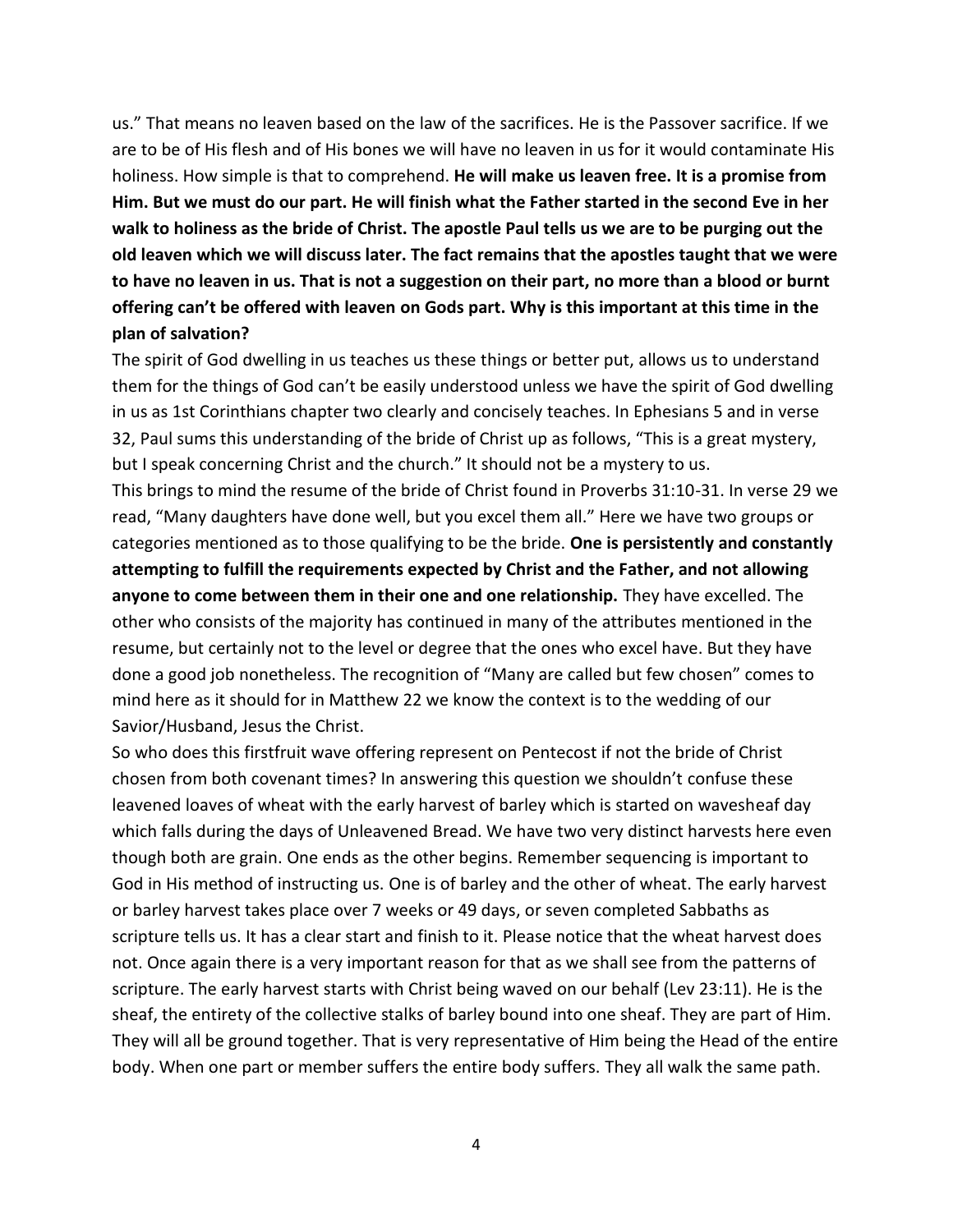There was no blemish in the sheaf of barley offered on our behalf for it represented Christ just as the lamb did without blemish.

Once again none of this should be a mystery to us. As we discussed at the feast we do not find Passover or the days of UB listed in the chronology of feasts in Revelation 19 and 20. However we do find the feasts of Pentecost, Trumpets, Atonement, Tabernacles, and Last Great Day depicted by the great events which will take place on them. We discussed this at some length so I won't do so here. However, let's simply point out that in the time line of the plan of salvation, Passover and UB have already been fulfilled at the time being spoken about in Revelation. Jesus Christ is the High Priest after the order of Melchizedek during the reality of these depicted times of rehearsal. Pentecost, Feast of Weeks or Feast of Firstfruits, whichever name you wish to call it falls under the time frame of Christ as High Priest and not the Levitical Priesthood. That is just one of the reasons why the offerings of Leviticus 23 are not the same as those found in Numbers 28:26-31 as to the same feast day being discussed. This is all very important and relevant to our understanding of who is who in the timeline as well as who is representative of the wave offerings conducted on Pentecost. This is all part of the mystery or hidden knowledge left for us in the scriptures. To this juncture we have only discussed the wave offering of the two leavened loaves of wheat bread on Pentecost. There is another wave offering taking place on this day as well. It too holds a very special significance to the Lord/Yehovah (the Father) and to the High Priest (Christ) of that day. It too is not numbered under the commanded offerings of that day to the Levites listed in Numbers 28. Before we discuss this other wave offering lets go to the second covenant scriptures to see specific instruction which Christ gave to Peter at the end of His physical presence with him. In the gospel of John we read about an exchange between Jesus and Peter in John 21. Verses 15-17 contain the part we want to focus on. In verse 15 Jesus tells Peter to feed My lambs. This is the only place in second covenant scriptures that you will find lamb not referring to Jesus, the Lamb of God. Is that significant? Very! Lamb is the name given to a sheep which is less than one year old. Lambs figure very prominently in the sacrificial system. Peter here is told to feed Christ's lambs. He is not told to tend them or bosko them in the Greek language. God has a sense of humor even when using the word bos(s)ko here. A little pun one might say. When we read on further in this exchange we see that Jesus asks Peter twice to feed and tend His sheep. Does that have significance to us? I certainly believe it does. Sheep are mature lambs who for the most part are set in their ways. Not only do they need to be fed or led to green pastures, they also need to be tended by a shepherd. They have a proclivity for straying from the flock at times and for eating anything placed in front of them, and drinking from contaminated water. We covered all this many years ago but it probably should be covered again in the near future to bring it all back to mind and thus its relevance to the church today and the conditions we find in it. These lambs spoken about by Christ are only to be fed by Peter. Who will tend them? Jesus will, for He will wash them and care for them as the one true shepherd. They will be small

5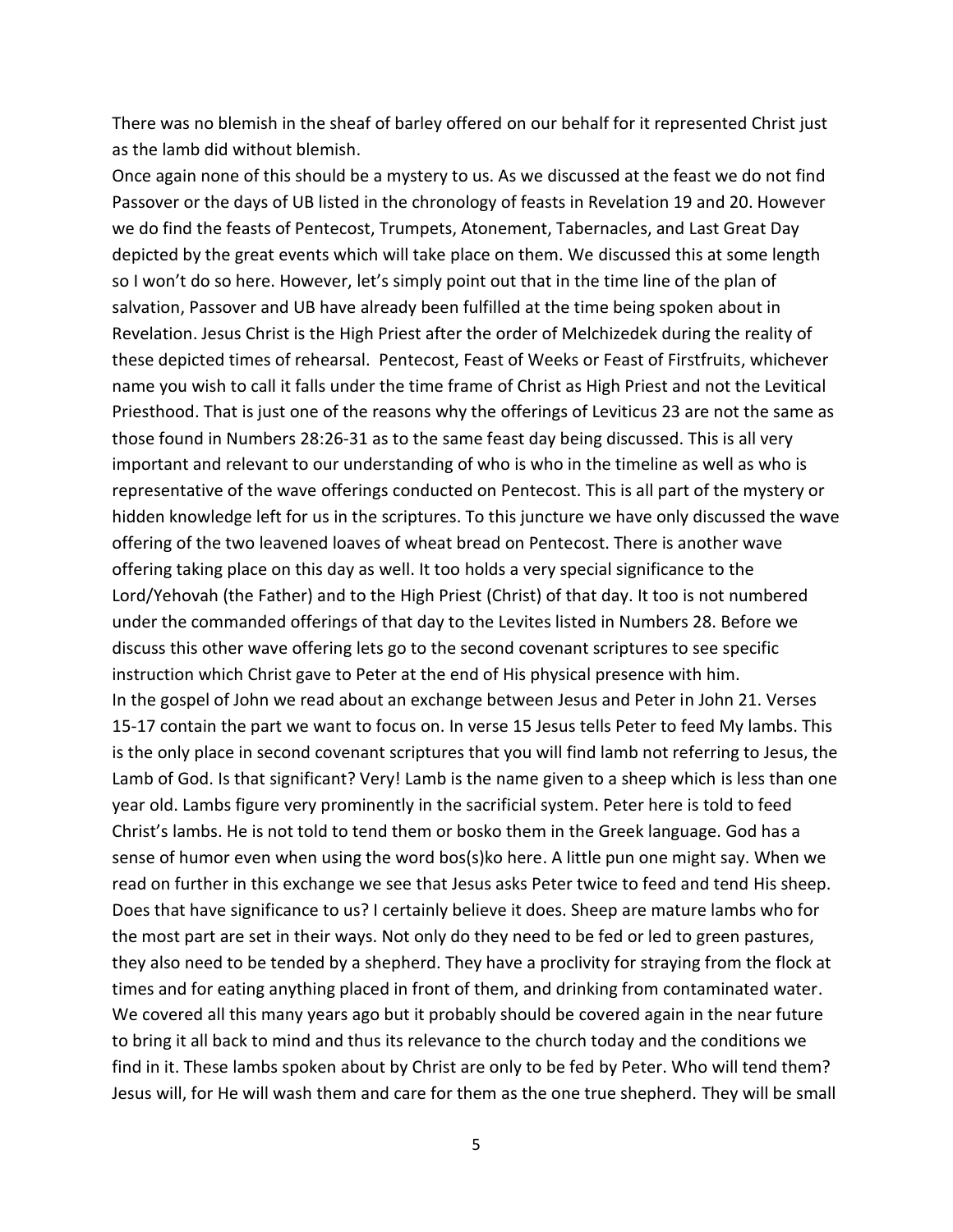in their own eyes and look to Him and as scriptures teach us "follow Him wherever He goes." We read that in Revelation 14:4 in reference to the bride of Christ, the 144,000 (many are called but few chosen and many daughters have done well but you excel them all) who have the name of the Father written on their foreheads and standing in the throne room of God. Just as Christ was little in His own eyes as the Lamb of God so too will Christ's lambs be to Him. They will give all preeminence to Him just as He did to the Father. They will not be consumed with such things as having dominion over the rest of the body or who is the greatest. **They are in no way puffed up.** They are teachable just as the members of His body should be and small in their own eyes. There is one Head who instructs the entire body as to how each member is placed in it to use his or her gifts to assist in feeding or tending it through their function they have in it. One Head directs them all, no "others" needed.

But it is obvious Christ our High Priest has both lambs and sheep, just as He has barley and wheat. This is all very relevant and important to our understanding the mystery, and who is who in the timeline. Now back to Leviticus 23. Verse 18 lists some of the other offerings of the day with a small variance from those listed in Numbers 28 but we will not address why today to stay on point. Verses 19 and 20 become very significant to our understanding.

"And you shall sacrifice one kid of the goats as a sin offering, and two male lambs of the first year as a sacrifice of **peace offering**. The priest shall wave them (the two lambs) besides (not with or a part of) the bread of the firstfruits as a wave offering before the Lord/Yehovah, besides (not with) the two lambs. They (the two lambs) shall be HOLY TO THE LORD/YEHOVAH FOR THE PRIEST!" (The Father and the Son).

Do you remember I asked you earlier to retain the idea of Christ presenting His bride to Himself from Ephesians 5, and that she would be holy, blemish free, without spot or wrinkle or any such thing? Who is the High Priest of Pentecost in the timeline of the Plan of Salvation? Jesus Christ is and here He has His bride represented by the two holy lambs presented to Himself. They are very special to Jesus our High Priest. Why, if you don't already know the answer? Because these sacrificial lambs have qualified to be His holy bride for they are of His body just as He too qualified to be the sacrificial Lamb of God the Father. They have followed in His footsteps and have overcome the world, self, and Satan with His help just as was the case between Him and the Father. They have qualified under both marriage covenants.They are completely unleavened and not puffed up in any way, shape, or form! These spiritual lambs have made themselves ready by their righteous acts as Revelation 19:7-8 teaches us. They are arrayed in fine linen, clean and bright. He completed in them what they had undertaken after the Father made them after His seed by placing His spirit in them because they were diligent in wanting to do so and gave up the self and the world on their part. He then made it possible for them to overcome Satan as well. They qualified to be a **peace offering, special to our Savior/Husband and High Priest.** They are special to both the Father and the Son. It is these two lambs which represent the bride of Christ on Pentecost not the two leavened loaves, which are a completely

6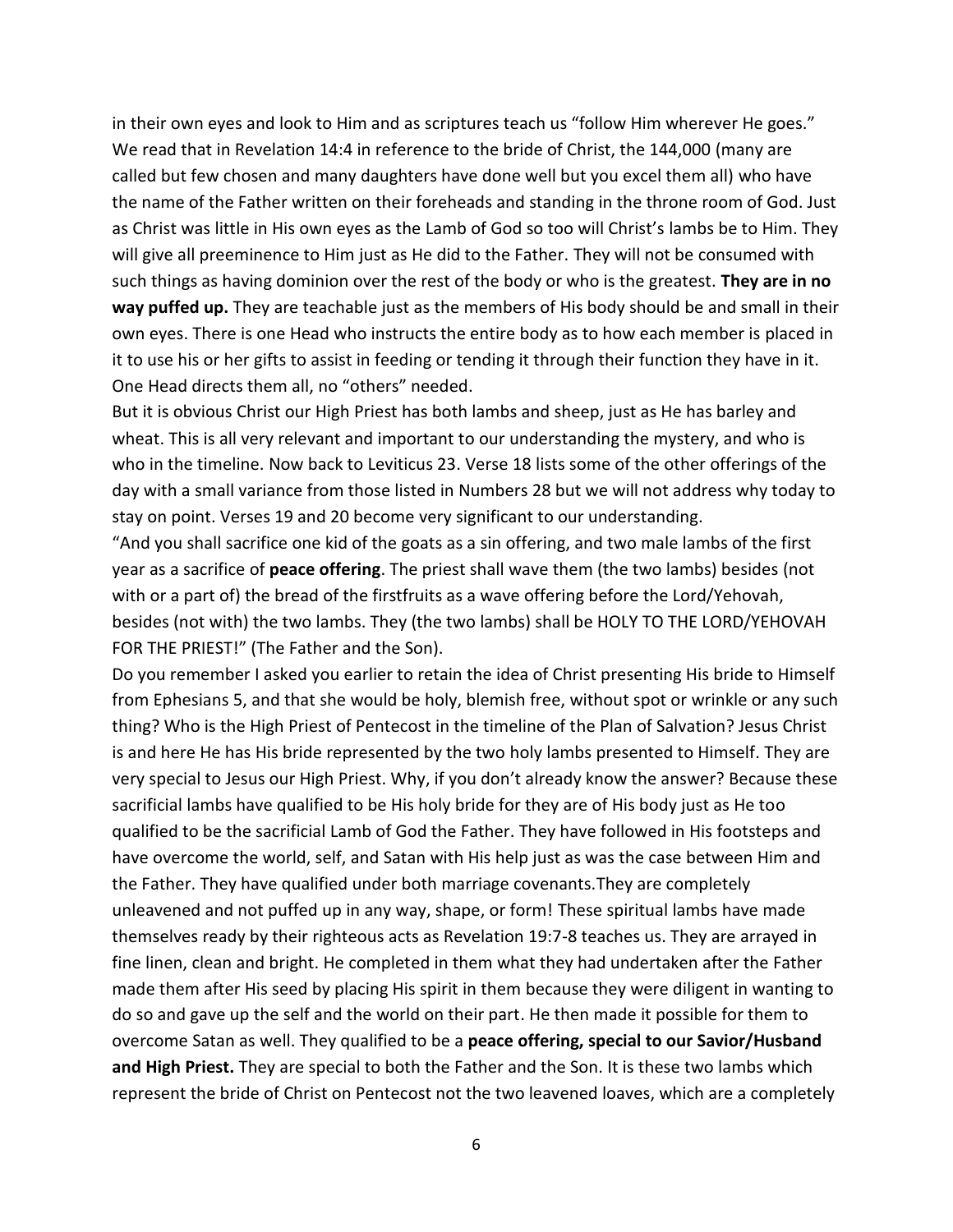different offering on the day of Pentecost. In fact there are 4 specific or distinct offerings on this day which are special to it. So who do the leavened loaves represent? Are they too, special to the Father and the Son? Yes they are special to God the Father and represent the second grain harvest in the Plan of Salvation. So who are they? Remember in Proverbs 31:29 that many daughters had done well. Here is where we find the category of those who have done well under the terms of the two covenants. One of these loaves just as one of the lambs are those represented in the second covenant scriptures found in Matthew 25 as to the wise and foolish virgins. Once again two categories; both are virgins and special but one does what is required to be the bride as she has grown in the acceptance, favor, and knowledge of Christ, while the other has not but makes an effort nonetheless, but does not excel at it.

Let's dig a little deeper into the scriptural patterns of these two groups to get a better understanding of who is who. Revelation 12 gives us some very important information as to this goal. It is very illuminating as to the chronology of events which take place to the bride at the end of the age. In verses 13-14 we find a group being referred to as the woman, being taken from the presence of Satan who was at that time cast down to and confined on the earth. He was no longer able to venture out into the heavens. In verse 11 we are told that this woman "overcame him (Satan) by the blood of the Lamb and by the word of their testimony and they did not love their lives to the death." She was willing to give up her life at any time on behalf of her Savior/Husband, Jesus Christ. Luke 14:26; "If anyone comes to Me and does not hate (love less by comparison) his father and mother, wife and children, brothers and sisters, yes, and his own life also, he cannot be My disciple." She is the real thing! Further on in the chapter and context we read that after the woman is taken from the presence of Satan who is bound to the earth, which for all general purposes tells us she is no longer found on earth but on the sea of glass as we have exhaustively proven from scripture time and time again, that Satan becomes furious and focuses that fury on those referred to as the "rest of her seed" who were not taken from his presence. The "rest of the seed" talked about here are those of the seed of God the Father. It is He who calls us. It is important to understand this because He must make us after His kind to be able to be compatible with His Son after Their kind. The second Adam and second Eve are to become fruitful and multiply after the commanded principle in Genesis 1:28. Revelation 12:17; "And the dragon was enraged with the woman (because he had lost that battle to prevent her from fulfilling the function of the bride in the household of God the Father and thus he knew then he had but a little time) and he went to make war with the rest of her seed, who keep the commandments of God and have the testimony of Jesus Christ." Please notice here something very different from the description of the woman who is taken. These two groups are different in several ways. The first had overcome Satan in two ways, by the blood of Christ being shed for them and applied to them at that time thus they were covered by it and thus the firstborn in the timeline of the plan of salvation. Remember that Exodus 12:12 teaches us that only the firstborn in the households were subject to death at that

7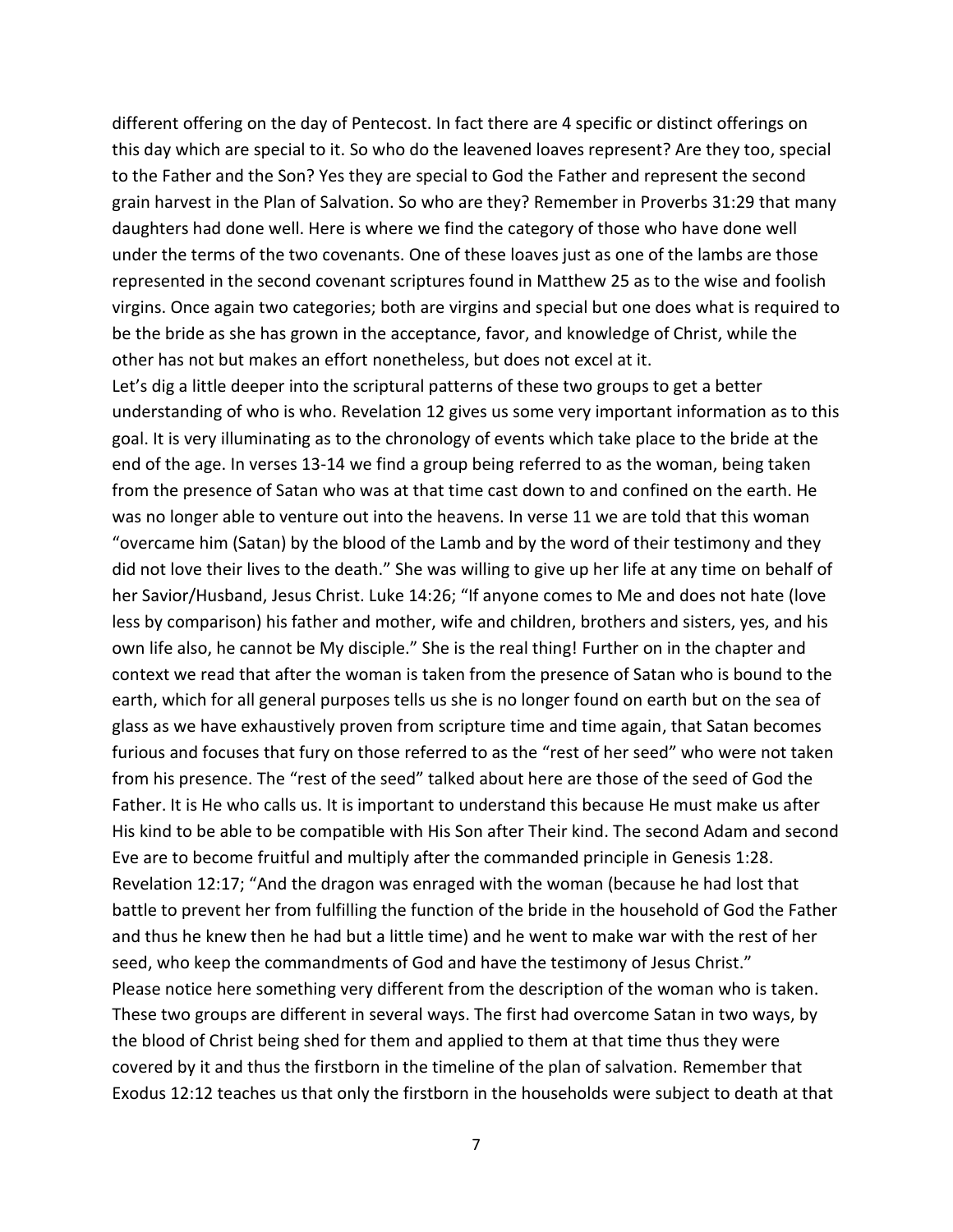time when the death angel was to pass over them. The second difference is that the woman or first category of seed overcame Satan by the word of THEIR testimony even if presented with death. Nothing was going to stop them from clearly understanding and then actively articulating the hope which was in them (the doctrines of the Father, John 7:16-17) regardless of the consequences. They had internalized Christ the Passover Lamb of the Fathers household so completely that it had become their unabashed testimony. It was no longer just Christ's testimony. This happens through their one on one personal relationship with Him. It is a very intimate relationship with no one else coming between them, tending them, one might say in the words of Christ for He alone is the Head. The second category or group of the same seed had not done so; they follow after the example of the foolish virgins. They had the look, but not all the substance that was required of them. Why? Because they depended on another to both feed and tend them. They are the sheep, eating and drinking where they sound not. When they see they are not included in the function of the bride they will be truly heartbroken and yes they will be wailing with the anguish of gnashing of their teeth. But all is not lost! They can still be very special to both God the Father and the Son. They had done well but did not excel. They needed to make the testimony of Jesus their very own testimony in spite of anything else which should confront them. They do get that opportunity brethren. Let's see these two groups or categories talked about in Revelation 14. In verses 1-5 we can read about the first group. There are some who understand this as being the bride of Christ. That is a good thing. These are the 2 lambs of Pentecost consisting of those who have qualified under both marriage covenants special unto the High Priest. They are married to Him for they have the Fathers household name written on their foreheads and standing in the throne room of the Father and the Son. We can then read on about the second category we have been speaking about as well further on in the chapter. These are those who come out of great tribulation. Verses 12-13; "Here is the patience (or perseverance) of the saints; here are those who keep the commandments of God and (something new to them now) the faith of Jesus. Then I heard a voice from heaven saying to me, Write: Blessed are the dead who die in the Lord from now on. Yes says the spirit, that they may rest from their labors, and their works will follow them." This second grouping, or second category, or "rest of the dead in Christ" one might say, will be awaiting their reward at a future date. This rest of the same seed who did well have a very special place and function in the family of God the Father awaiting them. These are those represented by the two loaves. Or at least one of the two loaves for we are talking about the second covenant qualifying time frame here. There is a similar qualifying time frame under the first covenant rules as well which represents the other loaf. These leavened loaves had to go through a purging because they did not do so during the time of qualifying to be the bride. They did not make the effort to keep their oil full through an intimate relationship with Christ. They depended on another to do it for them. They had the look on the outside but not the means of filling the vessel by reason of their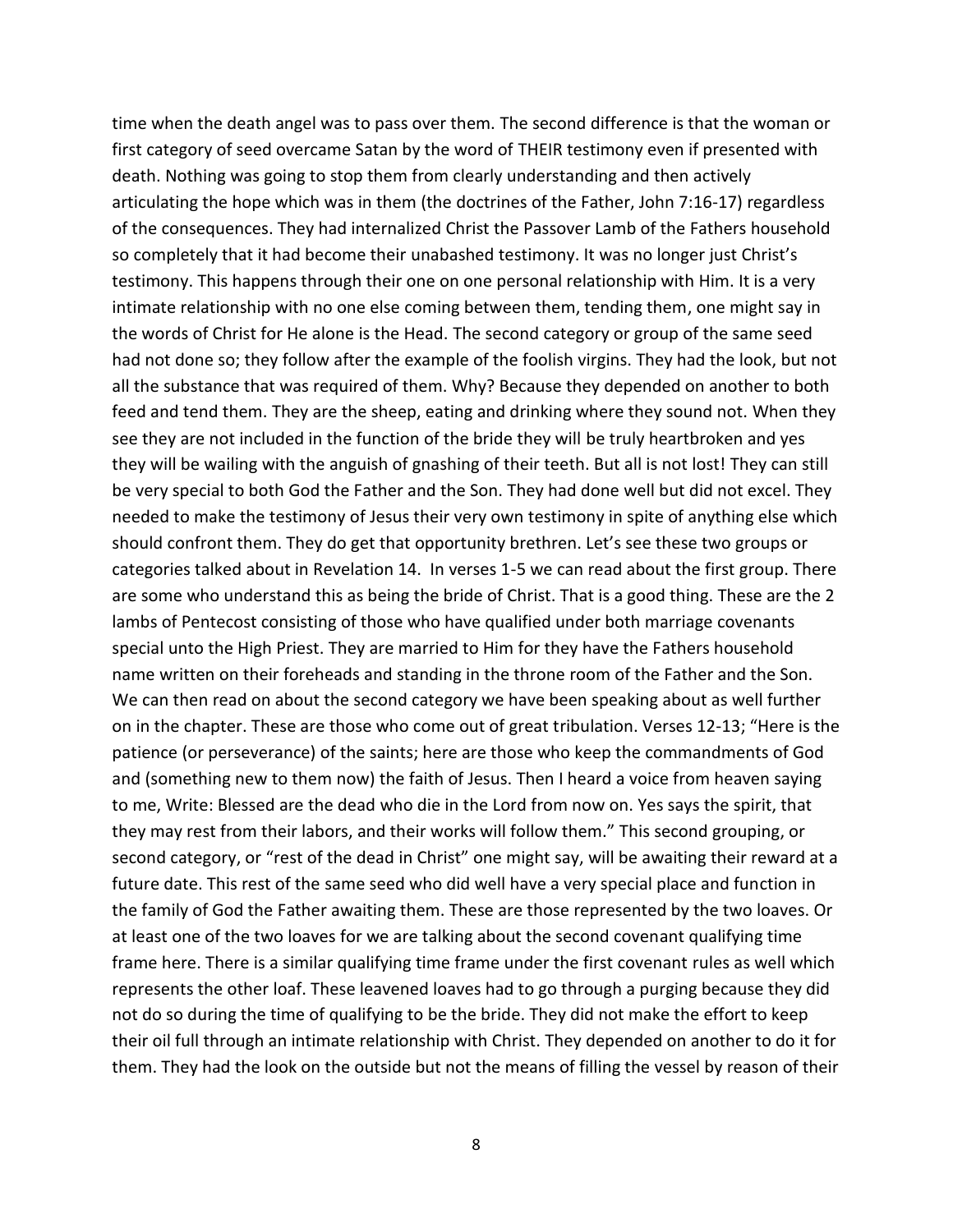own use and efforts. They did not purge out the old leaven. We have discussed this at length in the past and most are aware of these things.

So when will these rest of the seed, these loaves of bread or firstfruits of wheat get their rewards? Revelation 20:4-6 is just one of the places we learn about it. Let's pick it up in verse 4 and view it in a correct sequence of verses as the plan of salvation and the patterns teach us. "…And they lived and reigned with Christ for a thousand years (category or group one, the two holy lambs) this is the first resurrection. But the rest of the dead (talking about the "rest of the same seed" who are dead in Christ, category 2) did not live until the thousand years were finished. Blessed and holy is he who has part in the first resurrection. Over such the second death has no power, but they shall be priests of God and of Christ, and shall reign with Him a thousand years."

So what becomes of this second category, the sheep, or as refrerenced here "the rest of the dead?" You may ask why I equate the "rest of the seed" to these "rest of the dead" spoken of here? It is very simple. The context is talking about those who had qualified to reign with Christ prior to this thousand year time period. It is not talking about all of mankind because salvation, through the calling of the bride, was not offered to all of mankind but only to those who were called by the FATHER TO BE BETROTHED TO HIS SON. (That is the same pattern as God only working with the nation of Israel and not all the other nations under the terms and timing of the first marriage covenant). That is the timeline being spoken about. All of mankind will have the opportunity for salvation after the Great White Throne Judgment and not before. However the door to be the bride is closed at Christs return for her as Matthew 25:10 and other scriptures instruct us. So who does this leave as the rest of the dead here? The answer is simple and very logical that it is speaking about those who were of the same seed and whom had been called to qualify to be the bride in the household but fell short of that goal.

The Bible instructs us through patterns. There is a very simple pattern and prophesy which can and should be applied here to give us an answer to not only who God is talking about in reference to, the "rest of the dead" but also what they had been called to, as to a function and relationship, AND NOW WHAT THEY WERE ACTUALLY GOING TO BE. In Jeremiah we will see this all typified through physical Israel. The third chapter of Jeremiah is just a fascinating revelation as to the mystery of the bride which Paul so often addresses in the second covenant scriptures. We have covered it often in the past and it figures prominently in many of our studies. It is a physical type of the spiritual. It is instructing us about the relationship God had with Israel under the terms of the first covenant. It repeatedly tells us He was married to Israel and Judah. It also tells us He divorced Israel but not Judah. Please take the time to reread the chapter if you have not done so in a while. The context is incredibly clear. We also read here that many were called but few are actually chosen under those covenant terms as well. So let's get to the point of linkage we are looking at here to those who fell short of continuing to be the bride. Let's start in verse 19 and read through 20.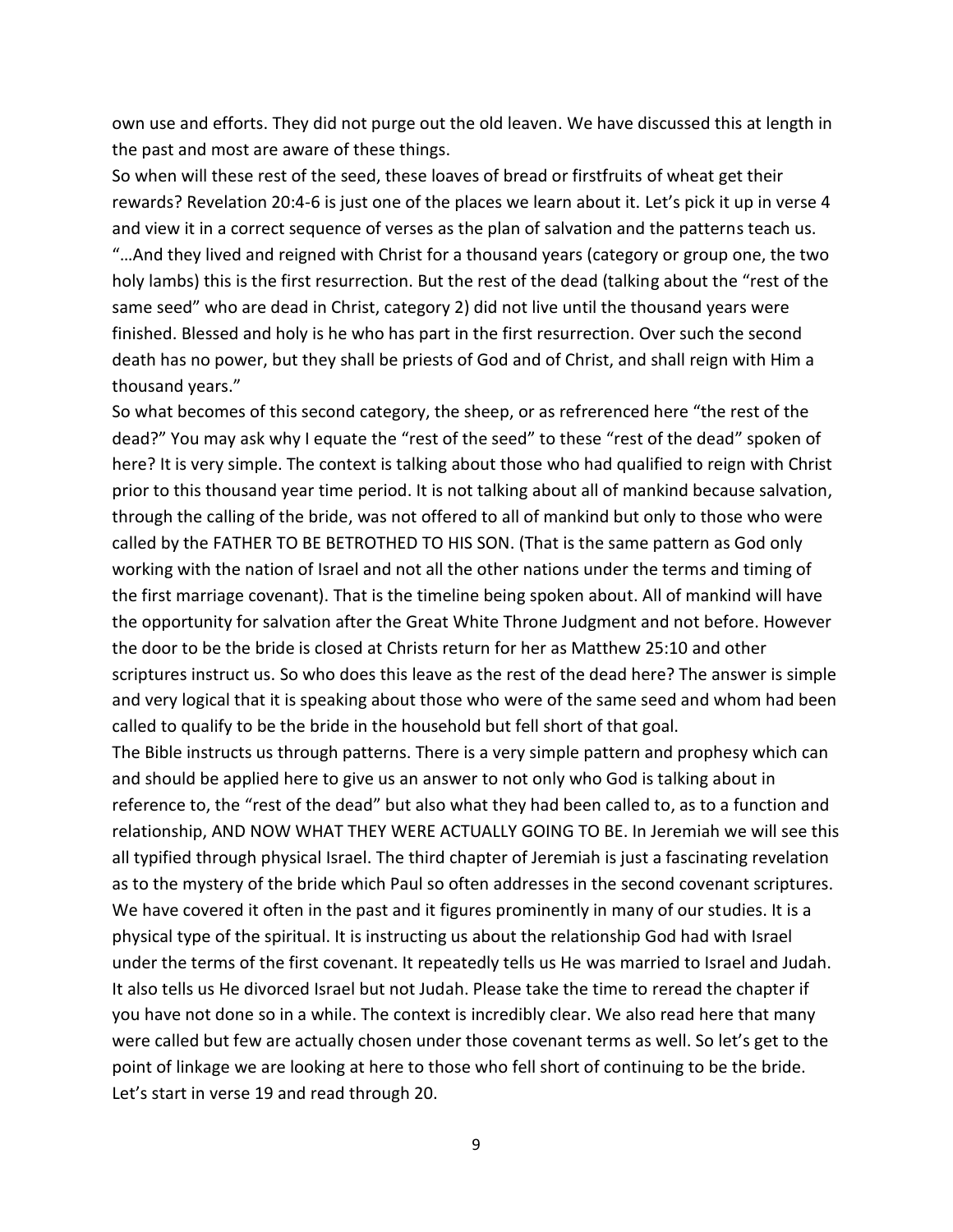"But I said: (That is Yehovah speaking) How can I put you among the children and give you a pleasant land, a beautiful heritage of the hosts of nations? (He is talking about those who were invited and called to the marriage at Sinai, those He was betrothed to.) And I said: You shall call Me, My Father (no longer Husband) and turn not away from Me. Surely as a wife treacherously departs from her husband so you have dealt treacherously with Me, O house of Israel, says the Lord/Yehovah."

There will be a group from both covenants who will have not qualified to be the bride for eternity who will be resurrected to be the firstborn of the second Adam and second Eve. That union will have as its directive in the household of the Patriarch Father to be fruitful and multiply. Many have and will correct their ways but it has been and will be through great trials and tribulations, to see if they will remain loyal to the household of God. That number is already set under the terms of the first covenant just as it is for those who qualified to be numbered as the bride. However under the terms of the second covenant the number for both is still being added to. In the cases of the bride the total combined number from both covenants will be 144,000. The number for the firstborn of that marriage will be innumerable for God the Father does not know who will be willing to keep His commandments and have the faith of Jesus until right up to the time of giving their lives for that testimony.

So from the clear verses here in Jeremiah 3 we see that He who was married to Israel whom He divorced, will be given the opportunity to function as His children in the household. We know this Being to be the one who became Jesus Christ after divesting Himself of all His glory. He will become a father after His marriage is completely consummated when the total number of the bride is completed. Isaiah 9:6 tells us this if we are to believe the scriptures and the pattern of it.

"For unto us a Child is born, unto us a Son is given; and the Princeship will be upon His shoulder. And His name will be called; Wonderful, Counselor, Mighty God, Everlasting Father (in the Patriarch Fathers household), Prince of Peace."

Yes our Savior/Husband has many names and many functions. In spite of what the clear scriptures state here as to whom this is and that these are some of His **names**, there are some who scoff at such truths when stated. They are not intended to understand the mystery of God and the bride at this time for they are not being offered salvation, or have been dumbed down to it during this segment of the timeline of the plan of salvation. Their opportunity will be in the future. To those of us who have been called by the Father unto His Son however, we should be able to understand these things.

I'm not one to beat a dead dog but to ensure that the points have come across clearly from above let me summarize a few of them and add a few more. Repetition is a good teacher, at least it is for a simpleton like me. I stated from the beginning that there are some today who trouble the body of Christ with unfounded winds of doctrine and one such wind of doctrine instructs that the members of the body of Christ can take the Passover of the Lord using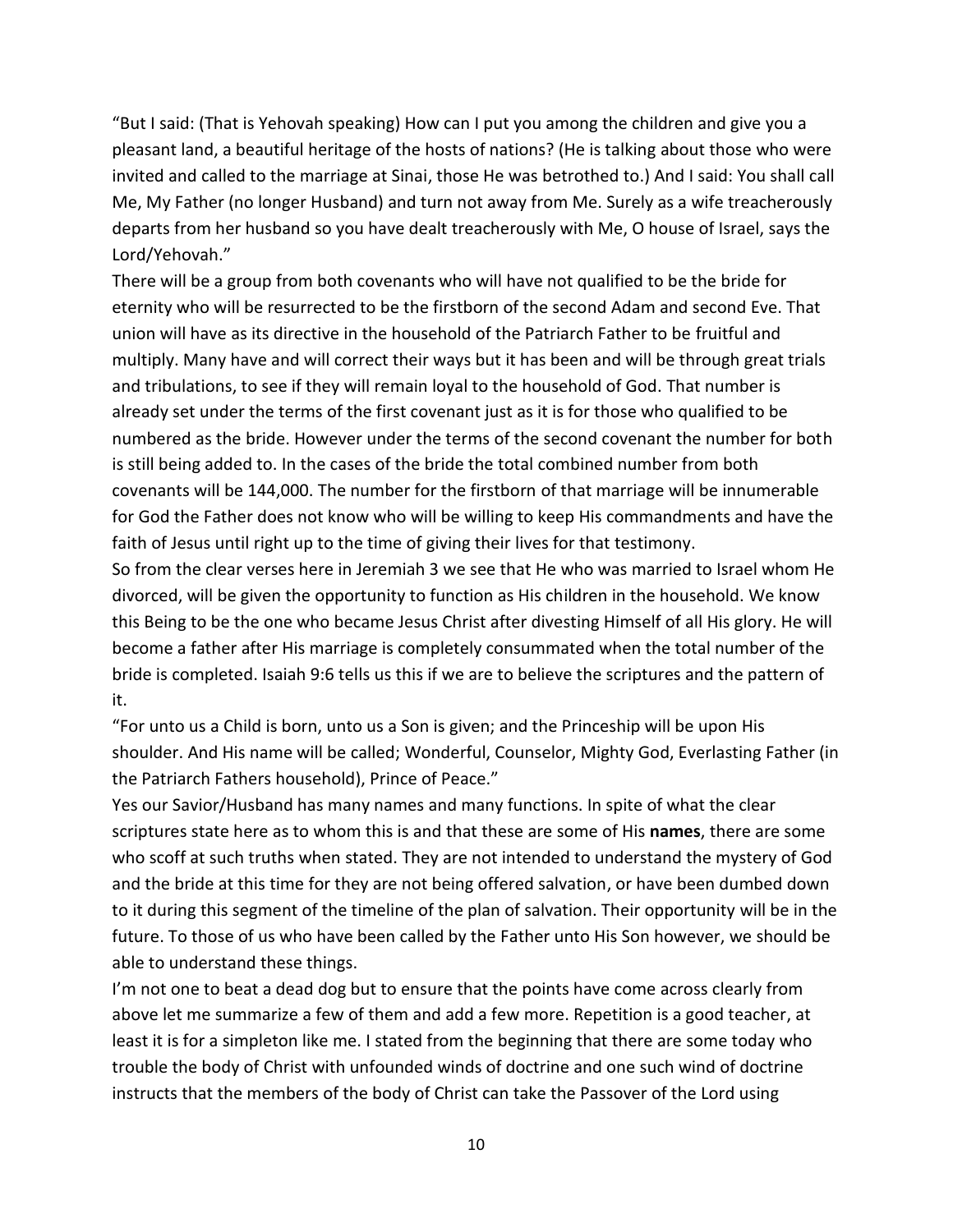leavened bread as a substitute for unleavened bread. Dear brethren, that is very evil in all its intents. It is a vain, ungodly, and unbiblical lie which is wrapped in guile and deceit. The doctrines of the Father, as Christ calls them in John 7:16-17 are clearly defined and easily understood if one has the spirit of God dwelling in them, and being actively fed by Christ Himself with no "go-between" inserted. It is by that alone that we have the capability to understand the things of God as 1 Corinthians 2:10-16 so beautifully articulates and teaches. Guile and deceit come into play in many false doctrines blowing around today when they are quoted out of context and pattern. That is exactly how Satan functioned when he attempted to turn Jesus to his way. He would accurately quote a scripture then completely misapply it. For instance he suggested to Jesus that if He were the Son of God which he obviously knew He was, that He should throw Himself off the pinnacle of the temple for the scriptures say "He shall give His angels charge concerning you," and, "In their hands they shall bear you up, lest you dash your foot against a stone." If Jesus had have followed that deceitful, vain, guile; He would have committed self-murder and thus sinned and thus not qualified to be the Savior.

Accurate scripture quoted, but completely out of context and misapplied is not good. We must always learn through biblical patterns of here a little there a little, line upon line and precept upon precept. That means patterns are found in similar contexts of use and then united to form a doctrine. We must not take them out of context to prove a point we are trying to make. The whole subject of leaven being acceptable with the Passover is being promoted by people who are or have become devoid of the spirit of God working in them. For those who once used it they may have extinguished it to some degree as scripture tells us will be the case with some. There are those in that group that may at one time have been called by the Father unto His Son but for one reason or another have allowed themselves to be separated from that calling. Strong delusion is a warning to the bride at the end of the age. They have an outward appearance of godliness but are devoid of the spirit based on their twisted interpretations of scriptures out of context. The scriptures tell us that such lack of understanding comes from a mind that only has the spirit of man in place and not guided by the spirit of God. So let's spend a little time addressing this guile and deceit as it applies to the subject at hand today, that being that some profess the bride of Christ is acceptable being full of leaven.

Matthew 16:6 tells us, "Then Jesus said to them, **take heed and beware of the leaven** of the Pharisees and the Sadducees."

That is a direct warning of something that is not good. The context goes on to tell us the disciples didn't understand what Christ was teaching them but they would shortly thereafter. Verse 12: "Then they understood that He did not tell them to beware of the leaven of bread, but the doctrine (teachings) of the Pharisees and Sadducees."

Now we need to ask ourselves the question, why would Christ equate leaven and doctrines together in a very negative way such as that? He was not saying they were like some aspect or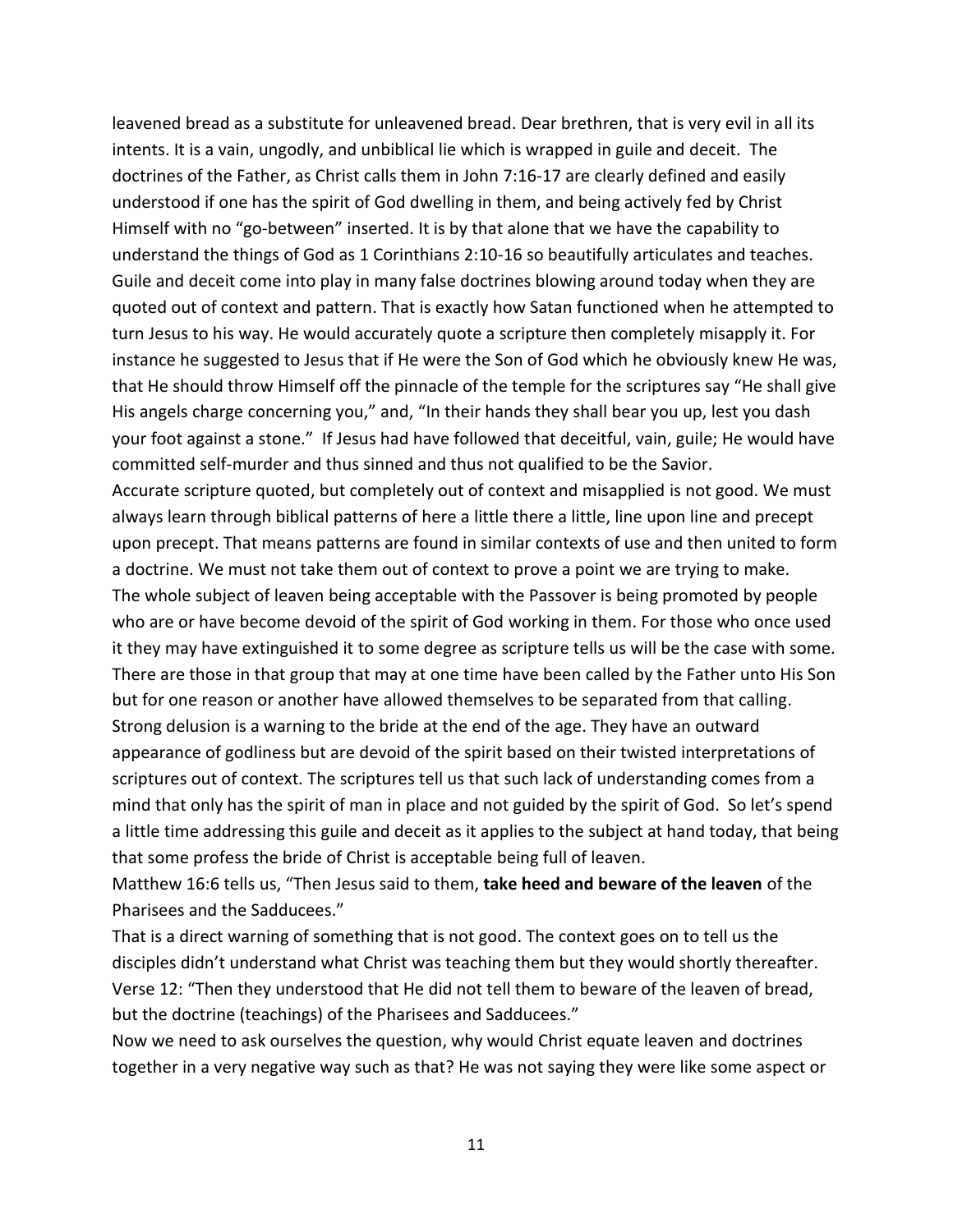dynamic caused by leaven, **but in fact leaven**. We will answer that question shortly but let's read a few more scriptures in this same context.

Mark 8:15; "He charged them saying, Take heed**, beware of the leaven** of the Pharisees and the leaven of Herod(ians)."

Luke 12:1; "In the meantime, when an innumerable number of people had gathered together, so they trampled one another, He began to say to His disciples first, **Beware of the leaven** of the Pharisees, which is hypocrisy."

So Christ is teaching us through these instructions to be on guard and beware of such things. That is a very clear warning of a very clear danger if we believe what Christ is saying, for even today we are experiencing such levels of **leavened doctrine**, to the point that it is difficult for me as well as many others not to look at it as a clear and present danger.

To get a clear understanding of why Christ says these things lets read some of the scriptures which inform us about the doctrines and teachings of the Pharisees.

Mark 7:1-13; "Then the Pharisees and some of the Scribes came together to Him, having come from Jerusalem. Now when they saw some of the disciples eat bread with defiled hands, that is, with unwashed hands, they found fault. For the Pharisees AND ALL THE JEWS (Rabbinic Judaism) do not eat unless they WASH HANDS A SPECIFIC WAY (not just a simple cleaning for health purposes), holding the tradition of the elders. When they came from the marketplace, they do not eat unless they wash, and there are many other things which they have received and hold like the washing of cups, pitchers, copper vessels, and couches. Then the Pharisees and Scribes asked Him, Why do your disciples not walk according to the traditions (Judaism) of the elders (Neither Christ or His disciples followed Judaism), but eat bread with unwashed hands? He answered and said to them; Well did Isaiah prophesy of you hypocrites, as it is written: This people honors Me with their lips, but their heart is far from Me, and in vain they worship Me, teaching as doctrines the commandments of men (the leaven of the Pharisees. It is sinful to do that. Their teachings, doctrines, are founded on the understanding of men which is pure vanity [puffed up] when it comes to the things of God. Their teachings are predicated on the knowledge of the tree of good and evil. That foundation of knowledge is corrupted and influenced by the prince of the power of the air. As such they are completely puffed up and full of vanity or as Paul put it; "full of the leaven of malice and wickedness." They were so puffed up or leavened, that they actually thought and taught their doctrines superseded the commandments of God. That is satanic in every measure of it.) For laying aside the commandments of God, you hold the tradition of men – the washing of pitchers and cups, and MANY OTHER SUCH THINGS YOU DO. And He said to them; Well, you reject the commandments of God, that you may keep your traditions. For Moses said, Honor your father and your mother; and he who curses father or mother, let him be put to death (very serious crime). But you say, If a man says to his father or mother, whatever profit you might have received from me is Corban (dedicated to the temple and oh yes under their control to do with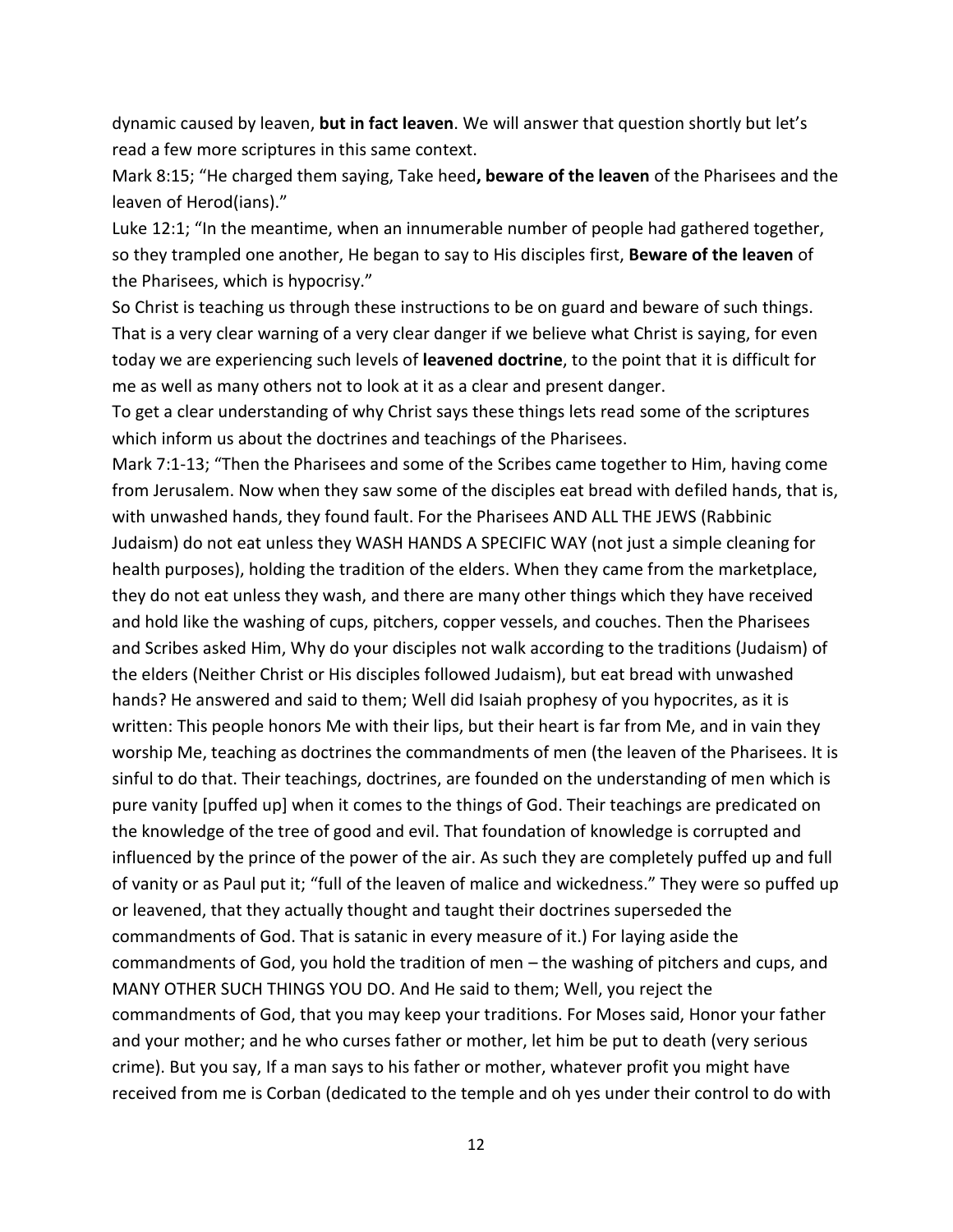as they saw fit) and you no longer let him do anything for his father or his mother (there are men and organizations who do exactly the same thing today) making the word of God of no effect through your traditions which you have handed down! AND MANY SUCH THINGS YOU DO."

That brethren, is a clear explanation from Christ what the leaven of the Pharisees is. It is not LIKENED unto leaven like the parable of the kingdom of heaven which is talking about its dynamic ability to expand as is in context with the dynamics of the mustard seed mentioned with it; Christ has clearly told us in scripture that **their doctrines are leaven**. They are full of all kinds of sin! And oh yes, they prevent us from entering the kingdom! But let's not stop short here. Let's let Christ sum this up in more scriptures. I think we are all familiar with Matthew 23. The chapter is loaded with example after example of Christ castigating the teachings of the Pharisees and Scribes. Please read through it again just to refresh your mind as to this point we are addressing. It is a very big issue in the organizations today which call themselves the churches of God.

Matthew 23:13; "But woe to you, Scribes and Pharisees, hypocrites! (Oh my, that isn't very nice, He is calling them names) For you shut up the kingdom of heaven against men; (Satan's desire being completed) for you neither go in, nor do you allow those who are entering to go in." They are dumbing them down!

A companion verse to this is found in Luke 11:52; "Woe to you lawyers! For you have taken away the key of knowledge. You did not enter in yourselves, and those who are entering in you have hindered."

Dear brethren, that leaven is pure evil at work. That is the work of the angel of light and his minions. How do they accomplish such evil? By their doctrines! Christ repeatedly calls them; fools, blind, blind guides, and hypocrites to just quote a few. These are defining and descriptive names from God assigned to them. They are completely puffed up with vanity and dominion as to their self-righteous ways. The body of Christ is not to be puffed up, leavened; in any way, shape, or form. This symbolism should be very clear to us in this context. There will be no leaven found in the body of Christ as symbolized through His sacrifice of His own blood for us as the Lamb of the Fathers household. We too share the same willingness to be a blood sacrifice just as He was as the Lamb of Father God. **Thus we must be leaven free under the rules of a blood offering just as He was and especially since we are part of His body, one with Him.**

The reason I have undertaken this study is twofold. There are those who teach it is okay to harbor sin in ourselves by their deluded doctrines and this must be addressed. Secondly, it is important to put the sincerity and truth of this instruction into a sequence of events to depict who is who in the timeline of salvation and thus we get a better understanding as to what is going on around us and what will be an outcome of such things. But as to the primary reason, we find some using guile and deceit to place this evil doctrine of acceptability of leaven in the body. Unfortunately many today are falling for it, allowing it in. Also many have become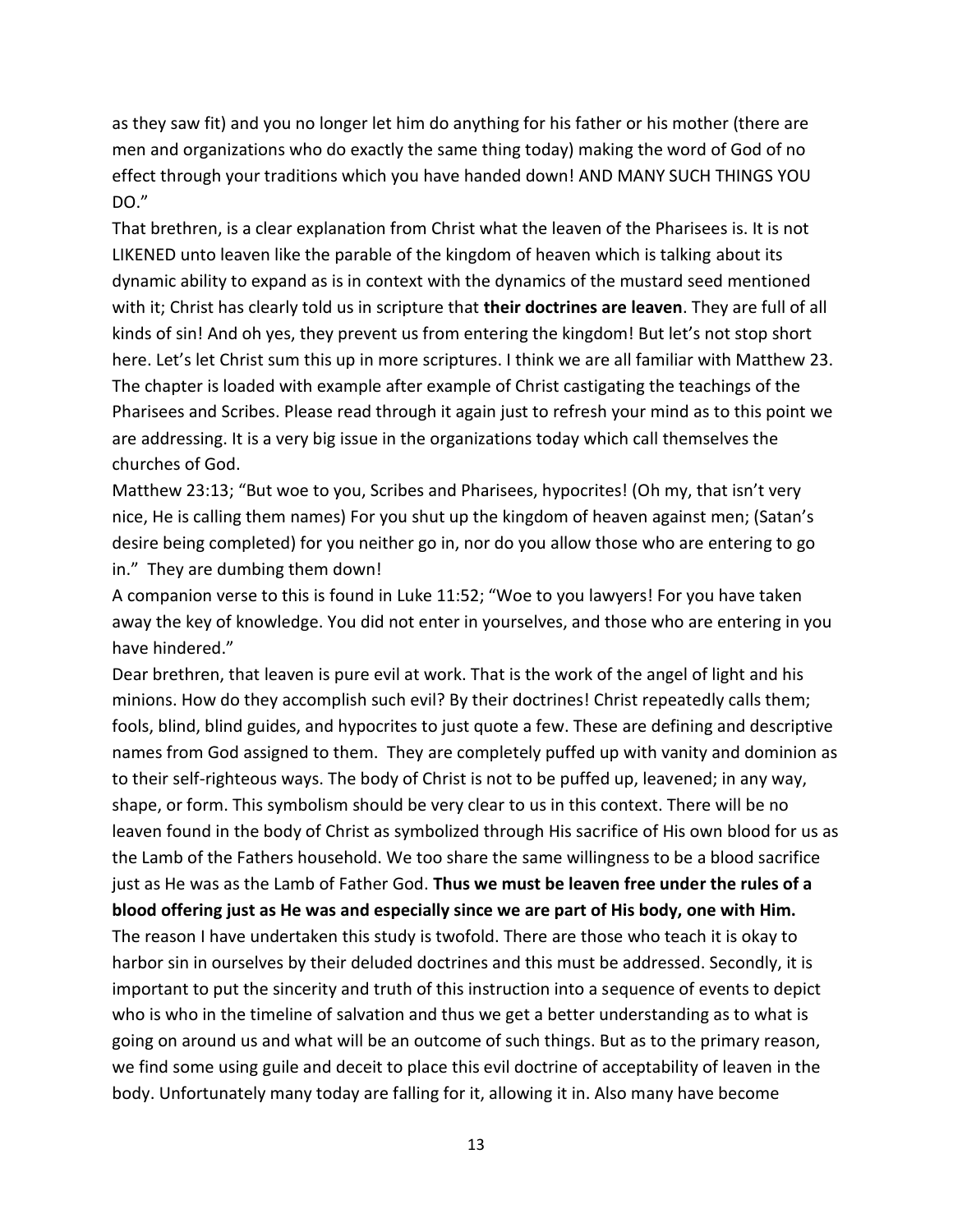complacent to such things. And there are some who actually believe that such "tolerance" of sin in the body is actually a form of "righteousness" towards others. The apostle Paul scolds the Corinthians for this exact behavior and way of functioning.

Look how clearly and concisely Paul addresses this.

1 Corinthians 5:6-8; "Your glory is not good. Do you not know that a little leaven leavens the whole lump? (Keep in mind this is said in the context of their allowing a sexually immoral individual among themselves who had his father's wife). Therefore purge (completely clean out) the old leaven, that you may be a new lump (leaven free, an unleavened lump), **since you truly are (to be) unleavened.** For indeed Christ, our Passover was sacrificed for us. Therefore let us keep the feast, not with old leaven, nor with the **leaven** of malice and wickedness but with the **unleavenedness** of sincerity and truth."

THE BODY OF CHRIST, THE BRIDE OF CHRIST, WILL HAVE NO LEAVEN FOUND IN IT, PERIOD! SHE WILL BE UNLEAVENED!

Malice here is kakia #2549 and means "badness; depravity." Wickedness is paneria #4189 "depravity of evil."

Roman 1:28-32 tells us about them and the company they keep and what God clearly calls sin. "And even as they did not like to retain God in their knowledge, God gave them over to a debased mind, to do those things which are not fitting; being filled with all unrighteousness, sexual immorality, **wickedness**, covetousness, **maliciousness**, full of envy, murder, strife, deceit, evil-mindedness; whisperers, backbiters, haters of God, violent, proud, boasters, inventors of evil things, disobedient to parents, undiscerning, untrustworthy, unloving, unforgiving, unmerciful; **who knowing the righteous judgment of God**, (not ignorant to it) that those who practice such things are worthy of death, **not only do the same but also approve of those who practice them."** Are we in any way, shape, or form to think we are to be tolerant of such behavior in the body? It is all sinful behavior. Paul calls it leaven! We are not to approve of such behavior in ourselves or in the body of Christ. Are we to believe we are more righteous than God! No, we reject all of this leaven as Paul labels it. Let there be no doubt this leaven is sin! Ephesians 6:12, "For we do not wrestle against flesh and blood, but against principalities, against powers, against the rulers of the darkness of this age, against spiritual **wickedness** on high."

Paul clearly sees all this as leaven, and calls it leaven. He has made it clear we are to be leaven free or unleavened!

In Galatians 5:9 Paul states, "A little leaven leavens the whole lump." Look at the context. It is about false teachings, false doctrines. In verse 4 he says as a result of such, "You have become estranged from Christ" because of it. Such things are still continuing in the body today. That is why it is easy for God to say; many are called but few chosen. It is rampant in the churches here at the end of the age. Satan knows his craft very well. All we need to do is read Christ's messages to the churches in Revelation 2-3 to clarify any doubt in or of that. It is my personal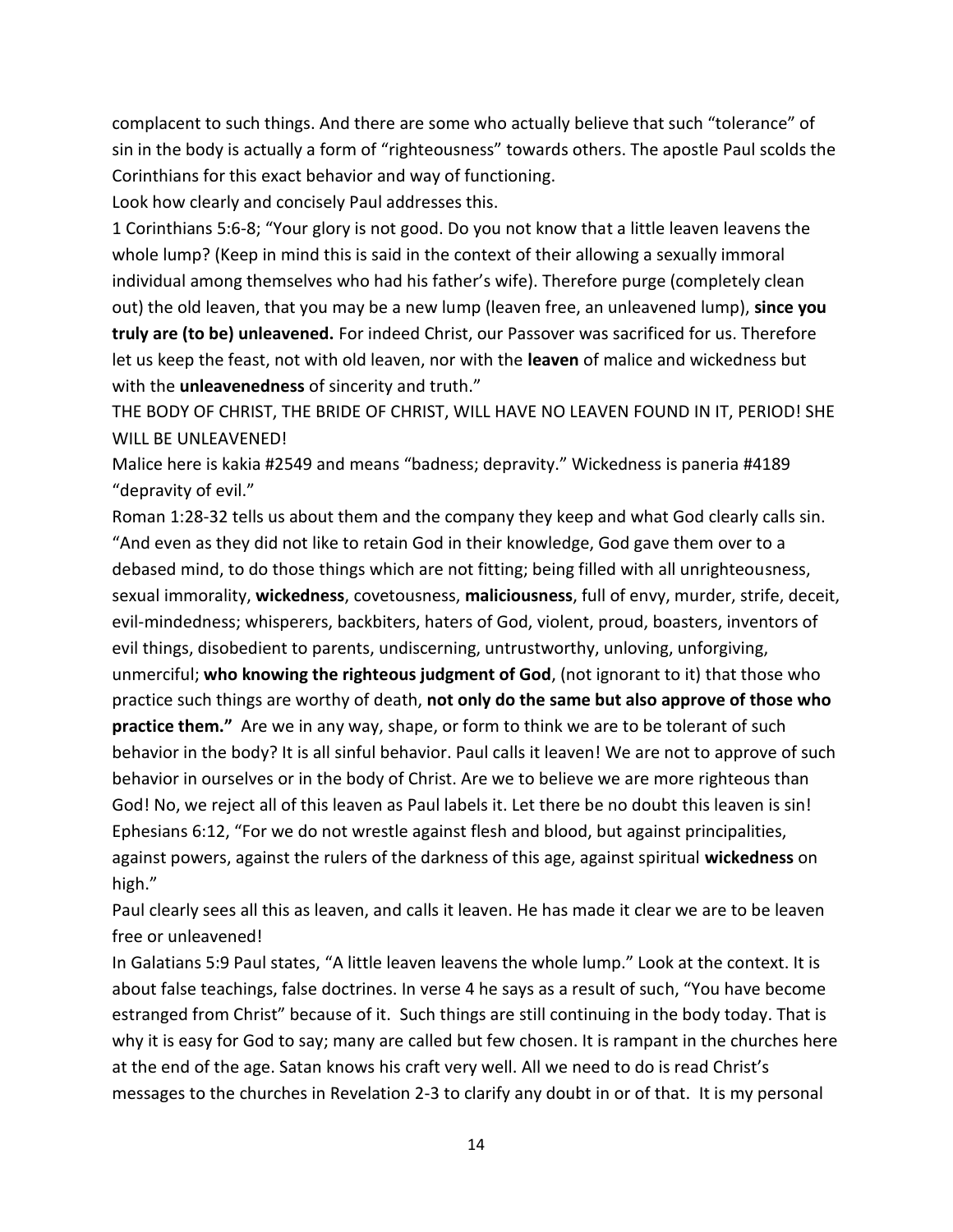belief that these messages and these churches exist together throughout the second covenant age of the plan of salvation. However I do believe that at any given time one of them will be more prevalent or dominant than the others. Here at the end I do believe the Laodicean church attitude is dominant. If there is a more detailed description of a puffed up church, a leavened church in scripture, I am not aware of it. Look how Christ describes it.

Revelation 3:15-17; "I know your works, that you are neither cold nor hot, I could wish you were cold or hot. So then, because you are lukewarm, and neither cold nor hot, I will spew (spit as in puke) you out of My mouth (out of the body and not being a part of it any longer) Because you say, I am rich, have become wealthy, and have need of nothing, (self-congratulatory, selfcentered, self-encompassed, and completely indifferent and complacent to all else) and do not know that you are wretched, miserable, poor, blind, and naked."

This arrogant, Pharisaical church is full of leaven and they don't know it because they are so self-deluded and deceived. To say they were and are blind guides and fools would be understating their condition. I have every right to say so because of the patterns of scripture, but more personally because I consider myself a repentant Laodicean.

Dear brethren, we must not let anyone steal our crown. We must be aware of and avoid the leaven of the winds of doctrine blowing around today. They for the most part are designed to be subtle and easy to chew. Some are so innocent looking they are ignored until our complacency allows them to be acceptable to circulate in the body. The very thought that the bride of Christ can and will be puffed up with leaven is just disgusting. She is to be tamin; complete, perfect, just as Christ was and is. She will be sanctified and cleansed by Christ. He will finish the work which the Father has started in us. Christ will present her to Himself as a glorious church or called out ones, not having any spot or wrinkle or any such thing, but holy and without blemish. She will be His lamb, very special to Himself, just as He was a very special Lamb to the Father. No, she will not be represented by a leavened loaf of bread.

We would be remise if we did not now cover several very important aspects of the day of Pentecost at this time. Keep in mind it is called by four different names in scripture. That is very impressive, for God names things for a reason. It is also very important to understand that there are four very specific offerings on this day of names, besides the daily offerings and those listed in Numbers for the Levites to perform. They are; the two leavened loaves of firstruit wheat; seven lambs (perfect) ones offered with (not besides) one bullock, two rams, with their grain and drink offerings; one goat as a sin offering; and the two lambs which are special to the priest.

I have noted in this article that when we read "with" in some translations that it should actually read "besides." That is very important and critical to our understanding here in Leviticus 23 as we will see. These offerings are not all offered at the same time. Remember there were two distinct times on each day that the sacrifices took place. They were the evening and the morning. God is very sequential in His teachings and instructions.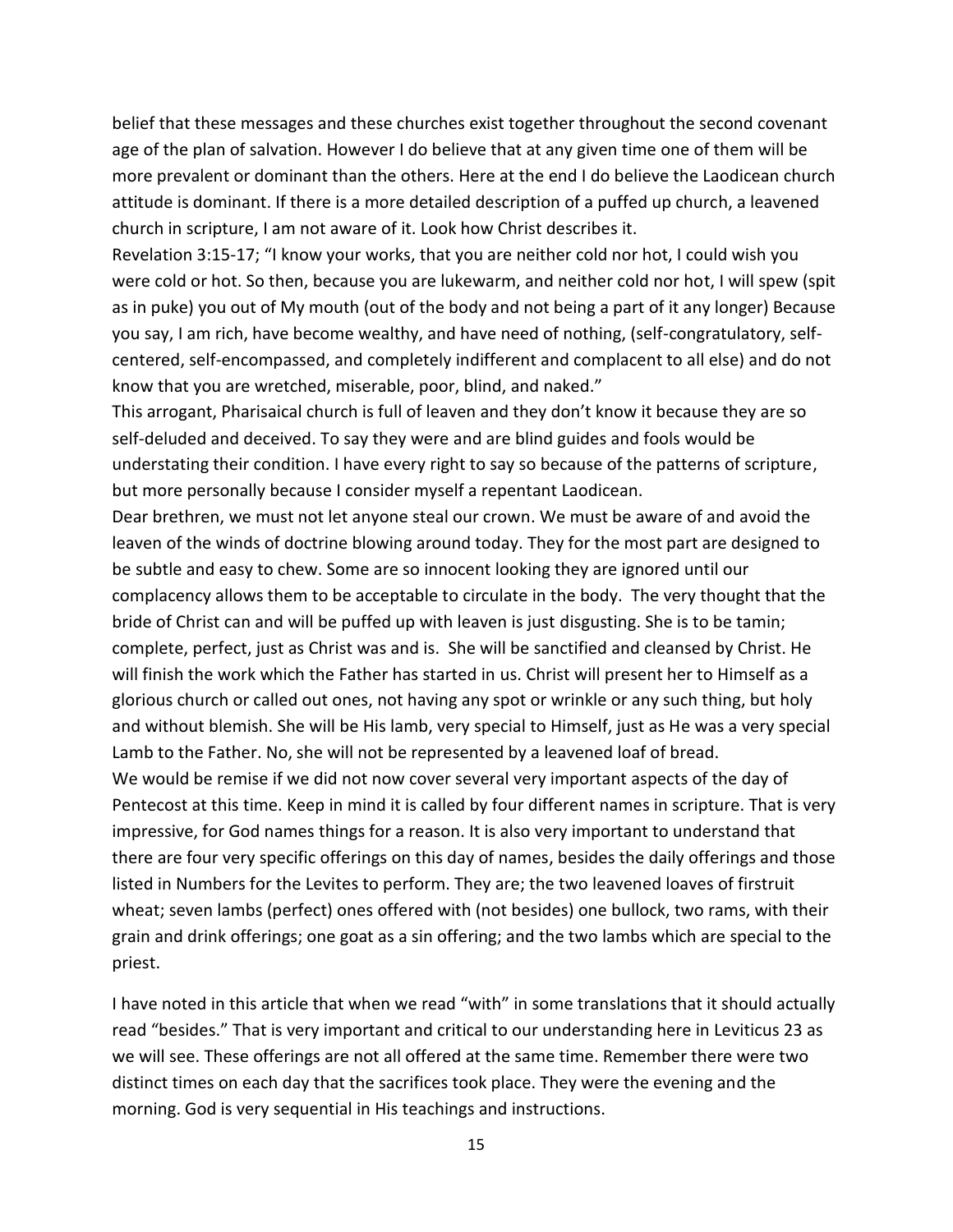Let's use the two lambs as an example. We are told here in Lev 23:19 that they are a peace offering. Lev 7:11-21 is one of several sections of scripture which address the commands and laws associated with peace offerings. We learn here that there are three types of peace offerings; thanksgiving, vow, and voluntary. They all have similar commands associated with each of them as well as some different ones as well. So which one represents the peace offering of the two lambs in Lev 23:19?

Please remember the feast days are rehearsals of major events in the plan of salvation. They are all sequential and build upon the prior ones. That understanding helps us organize our knowledge of such so we can worship the Father decently and in order.

Lev 7:12-15 is a symbolic prophesy of what is going to take place on the reality of Pentecost and not just the rehearsal. Keep in mind the plan is sequential in pattern. Thus the offerings of that day must represent that in the reality of their coming. Also remember there are two parts of the day set aside for the sacrifices; the evening and the morning. It is and always has been my belief that the evening sacrifices took place after sunset during the dark part of the day and that the morning sacrifices took place after sunrise during the bright time of the day. That is going to be clearly exampled here shortly.

12; "If he offers it for a thanksgiving, then he shall offer, with (not besides) the sacrifice of thanksgiving, unleavened cakes mixed with oil, unleavened wafers anointed with oil, or cakes of blended flour mixed with oil."

This speaks volumes to me brethren. With the blood sacrifice of thanksgiving the priest also offers unleavened cakes with oil, and unleavened wafers "anointed" with oil (or cakes of fine flour with oil as an alternate.) It is clear this is all offered together as one offering. The unleavened bread is a part of the thanksgiving offering and follows the pattern of the body and blood of the Lamb of God the Father, which is all representative of Christs sacrifice. It meets all the commands of scripture. Now look what follows in verse 13.

"Besides the cakes of his offering, he shall offer leavened bread with (on the same day) the sacrifice of thanksgiving of his peace offering."

So what is this? Scripture commands us that an acceptable offering shall not contain leaven for any grain offering and that no leaven can be offered with or alongside of a blood sacrifice. So with that understanding we can clearly rule out it is part of the thanksgiving offering. So why is this offering of leavened cakes being offered on the same day as a thanksgiving offering? We are forbidden to even present a grain offering of any type let alone first fruit with leaven in it. (Lev 2:11 and 6:17.)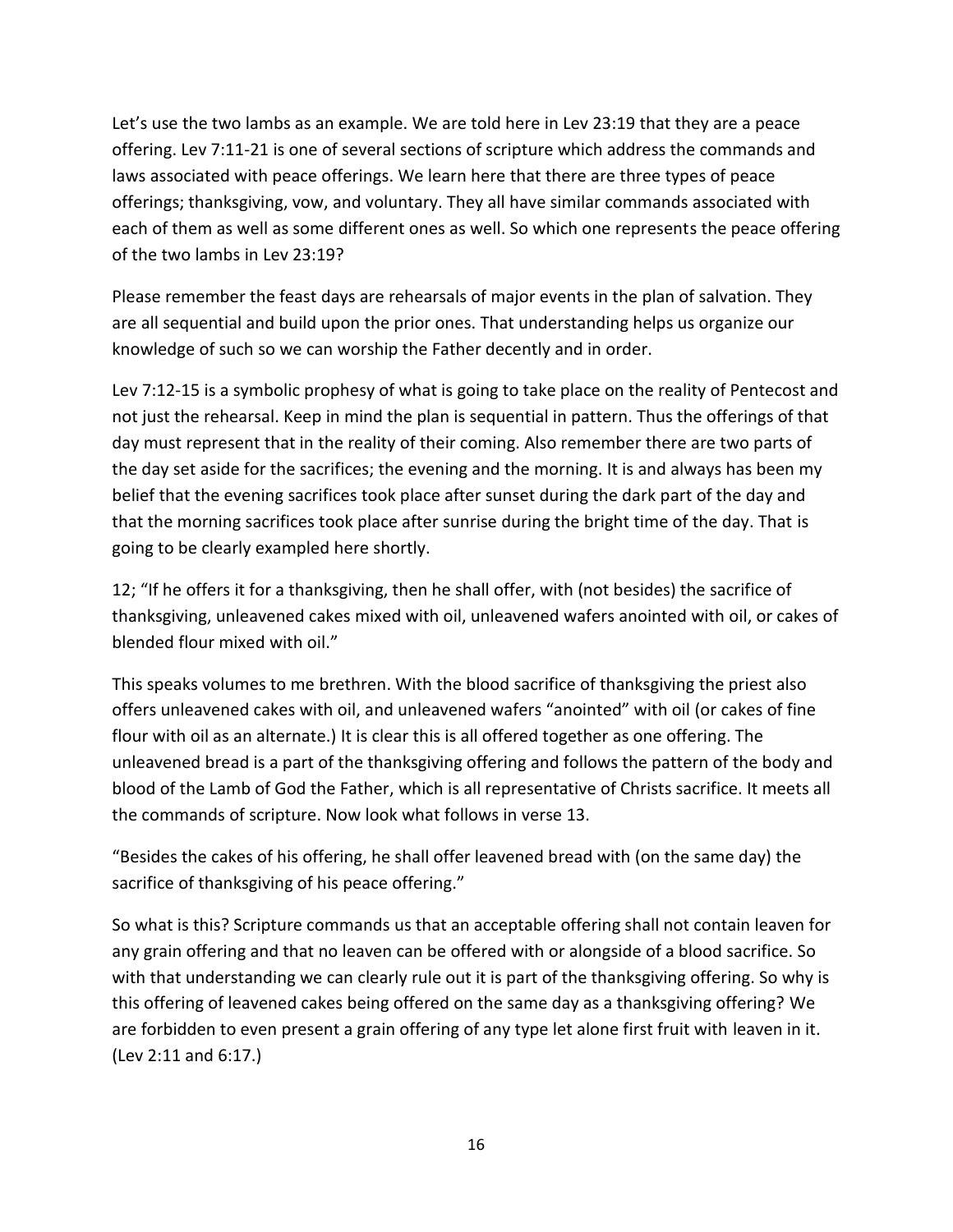To me the answer is clear. It does not tell us it is acceptable does it. I believe this is all representative of those who are called to be the bride of Christ; that is, as represented by the thanksgiving peace offering and the leavened cakes. I further believe it is representative of what will take place on Pentecost. The two lambs which are special to the priest (who is representative of Melchizedec here) are also represented in the two different unleavened breads (cakes and wafers) offered with it. I also believe they are made with barley and not wheat for the barley harvest had just ended and the wheat could not be consumed before the firstfruits of the wheat harvest were waved before the Lord/Yehovah. Sequencing and patterns with commands are everything when it comes to our knowledge of things such as this.

I further believe that the **leavened cakes** represent the children of the Father who did not qualify to be the bride of Christ, or excel in removing the leaven to a point where Christ Himself as the second Adam could complete the task in them. I believe they will be the children of the union between Christ and His bride, the second Adam and the second Eve as stated earlier. Thus we read in verse 14, "And from it he shall offer one cake from each offering (covenant) to the Lord/Yehovah (the Father). It shall belong to the priest who sprinkles the blood of the peace offering."

Now for the timing and sequencing. Verse 15, "The flesh of the sacrifice of his peace offering for thanksgiving shall be eaten the same day (sunset to sunset is a day) it is offered. He shall not leave any of it until morning."

That tells us when it is commanded to be offered. It can only be done after sunset on any given day and before morning on the same day. Those are the same rules and commands applied to the Passover sacrifice of Exodus 12:8-10. Thus it is my belief that after sunset on the Feast of Weeks (represented by the seven perfect lambs) during the time of the evening sacrifice (dark time not light time) that our Savior/Husband will come for His bride who has made herself ready. This is also depicted and prophesied of in the parable of the 10 virgins of Matthew 25 and in verse 6 where it tells us that during the middle of the night the Bridegroom returns for His bride.

What about the leavened cakes or loaves of wheat? Matthew 25:10, "And while they went to buy (from those who had the spirit to sell) the Bridegroom came, and those who were ready (made themselves ready as Revelation 19 tells us) went in with Him to the wedding; and the door was shut."

I believe the two loaves of leavened wheat bread will be offered as firstfruits of the second harvest, the wheat harvest to the Father after they have completed the task of qualifying to be the children of the second Adam and second Eve.